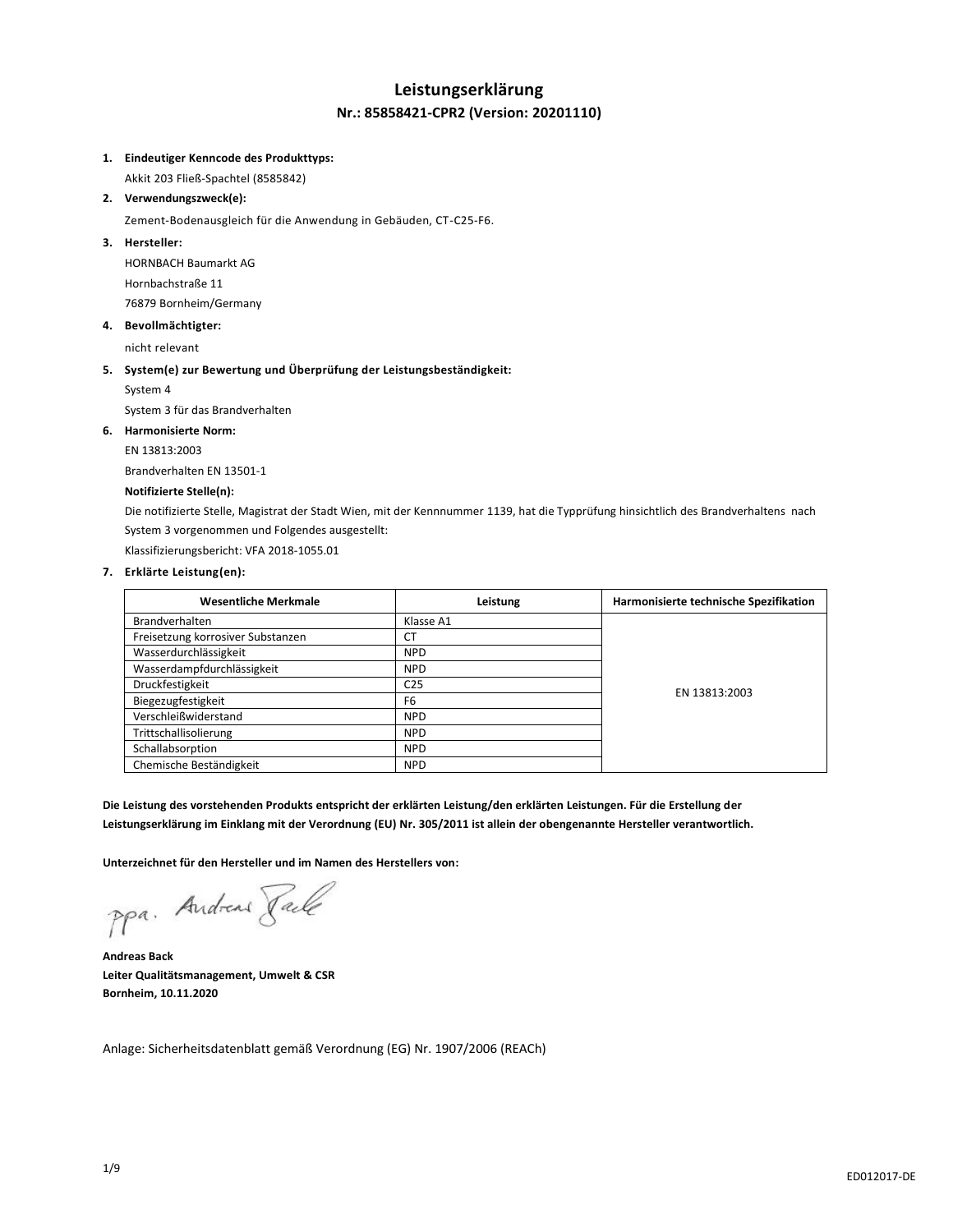# **Declaration of Performance No 85858421-CPR2 (Version: 20201110)**

**1. Unique identification code of the product-type:**

Akkit 203 Tile filler (8585842)

**2. Intended use/es:**

Cement floor compensation for use in indoor areas, CT-C25-F6.

**3. Manufacturer:**

HORNBACH Baumarkt AG Hornbachstraße 11 76879 Bornheim/Germany

**4. Authorised representative:**

not relevant

**5. System/s of AVCP:**

System 4

System 3 for reaction to fire

**6. Harmonised standard:**

EN 13813:2003

Reaction to fire EN 13501-1

#### **Notified body/ies:**

The notified body, the Vienna City Magistrate, carrying identification number 1139, has performed the type test for reaction to fire following system 3 and issued the following:

classification report: VFA 2018-1055.01

**7. Declared performance/s:**

| <b>Essential characteristics</b> | Performance     | Harmonised technical specification |
|----------------------------------|-----------------|------------------------------------|
| Reaction to fire                 | Class A1        |                                    |
| Release of corrosive substances  | <b>CT</b>       |                                    |
| Water permeability               | <b>NPD</b>      |                                    |
| Water vapour permeability        | <b>NPD</b>      |                                    |
| Compressive strength             | C <sub>25</sub> |                                    |
| Flexural tensile strength        | F <sub>6</sub>  | EN 13813:2003                      |
| Resistance to wear               | <b>NPD</b>      |                                    |
| Impact sound insulation          | <b>NPD</b>      |                                    |
| Sound absorption                 | <b>NPD</b>      |                                    |
| Chemical durability              | <b>NPD</b>      |                                    |

**The performance of the product identified above is in conformity with the set of declared performance/s. This declaration of performance is issued, in accordance with Regulation (EU) No 305/2011, under the sole responsibility of the manufacturer identified above.**

**Signed for and on behalf of the manufacturer by:**

ppa. Andreas Face

**Andreas Back Head of Quality Assurance, Environmental Issues & CSR At Bornheim on 10.11.2020**

Appendix: Material safety data sheet according to regulation (EG) no. 1907/2006 (REACh)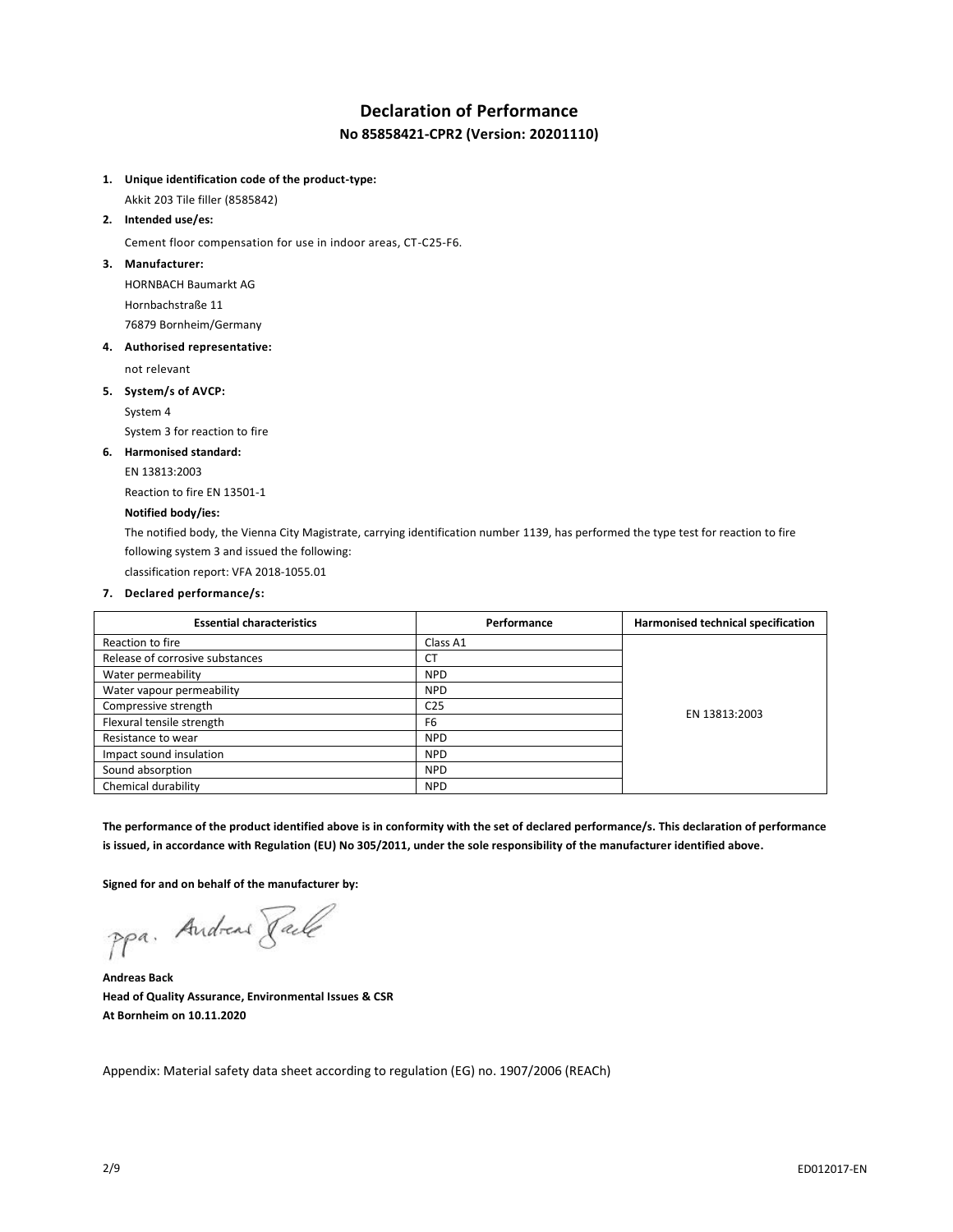# **Déclaration des Performances N <sup>o</sup> 85858421-CPR2 (Version 20201110)**

## **1. Code d'identification unique du produit type :**

Akkit 203 Enduit de ragréage fluide (8585842)

## **2. Usage(s) prévu(s) :**

Ragréage de sol en ciment pour utilisation à l'intérieur, CT-C25-F6.

## **3. Fabricant :**

HORNBACH Baumarkt AG Hornbachstraße 11 76879 Bornheim/Germany

#### **4. Mandataire :**

non pertinent

## **5. Système(s) d'évaluation et de vérification de la constance des performances :**

Système 4

Système 3 pour le comportement au feu

## **6. Norme harmonisée :**

EN 13813:2003

Comportement au feu EN 13501-1

## **Organisme(s) notifié(s) :**

L'institut agréé, Magistrat der Stadt Wien (Magistrat de la ville de Vienne), portant le numéro d'identification 1139, a effectué le contrôle de type concernant le comportement au feu selon le système 3 et a établi ce qui suit :

rapport de classification : VFA 2018-1055.01

## **7. Performance(s) déclarées :**

| Caractéristiques essentielles       | Performance     | Spécifications techniques<br>harmonisées |
|-------------------------------------|-----------------|------------------------------------------|
| Comportement au feu                 | Classe A1       |                                          |
| Dégagement de substances corrosives | <b>CT</b>       |                                          |
| Perméabilité à l'eau                | <b>NPD</b>      |                                          |
| Perméabilité à la vapeur d'eau      | <b>NPD</b>      | EN 13813:2003                            |
| Résistance à la compression         | C <sub>25</sub> |                                          |
| Résistance à la traction flexion    | F <sub>6</sub>  |                                          |
| Résistance à l'usure                | <b>NPD</b>      |                                          |
| Isolation aux bruits d'impact       | <b>NPD</b>      |                                          |
| Absorption acoustique               | <b>NPD</b>      |                                          |
| Résistance chimique                 | <b>NPD</b>      |                                          |

**Les performances du produit identifié ci-dessus sont conformes aux performances déclarées. Conformément au règlement (UE) n <sup>o</sup> 305/2011, la présente déclaration des performances est établie sous la seule responsabilité du fabricant mentionné ci-dessus.**

**Signé pour le fabricant et en son nom par :**

ppa. Andreas Fack

**Andreas Back Directeur Management de la qualité & CSR À Bornheim, le 10.11.2020**

Annexe : Fiche technique de sécurité conformément au Règlement (UE) n° 1907/2006 (REACh)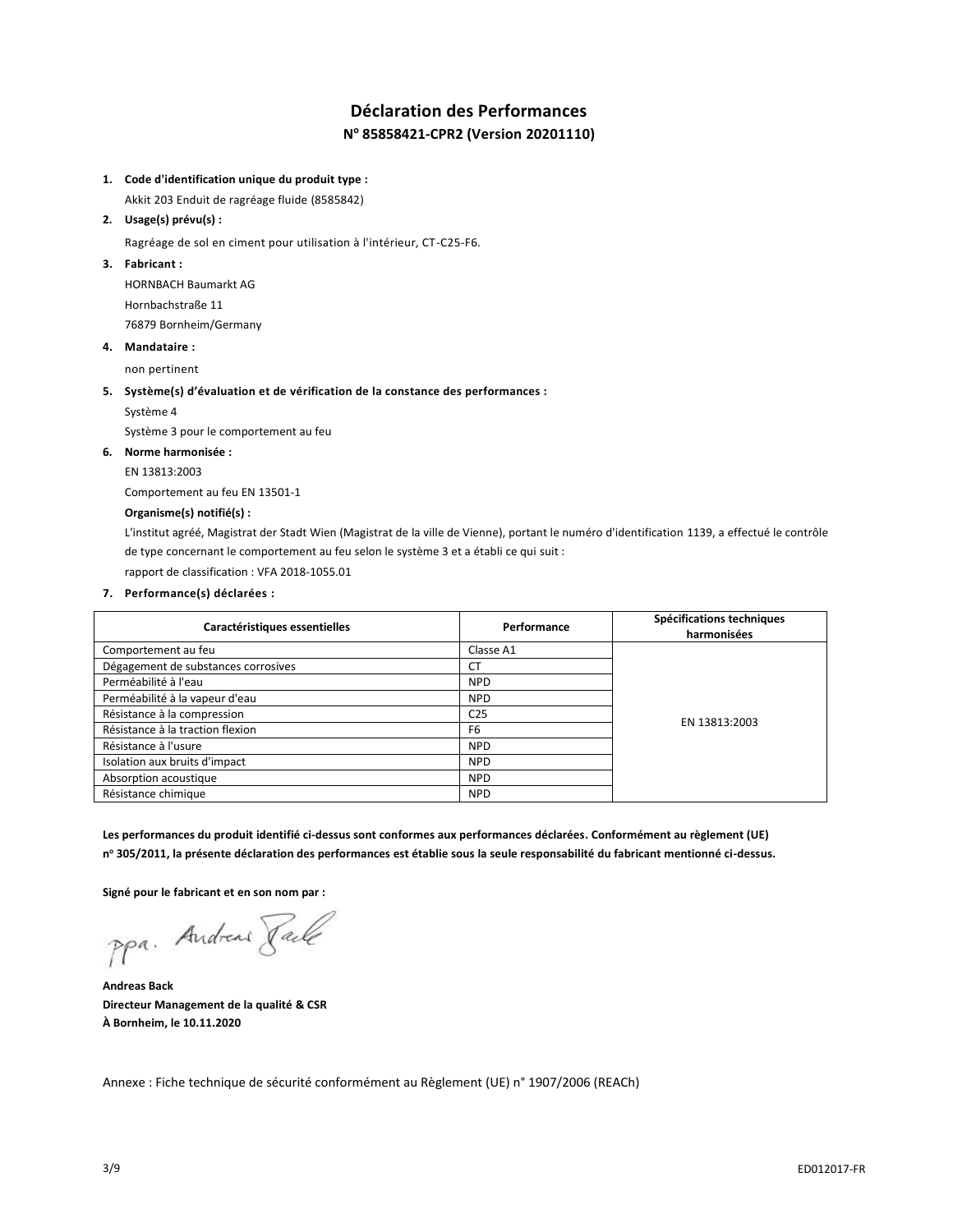# **Dichiarazione di Prestazione N. 85858421-CPR2 (Versione 20201110)**

## **1. Codice di identificazione unico del prodotto-tipo:**

Akkit 203 Massa di livellamento (8585842)

## **2. Usi previsti:**

Livellamento pavimentazione in cemento per l'applicazione in ambiente interno, CT-C25-F6.

#### **3. Fabbricante:**

HORNBACH Baumarkt AG Hornbachstraße 11 76879 Bornheim/Germany

#### **4. Mandatario:**

non rilevante

#### **5. Sistemi di VVCP:**

Sistema 4

Sistema 3 per il comportamento antincendio

## **6. Norma armonizzata:**

EN 13813:2003

Reazione al fuoco EN 13501-1

#### **Organismi notificati:**

L'ente di notifica, municipalità della città di Vienna, con il codice identificativo 1139 ha realizzato la prova di tipo per quanto riguarda il comportamento antincendio secondo il sistema 3 e il seguente:

rapporto di classificazione: VFA 2018-1055.01

## **7. Prestazioni dichiarate:**

| Caratteristiche essenziali             | Prestazioni     | Specifiche tecniche armonizzate |
|----------------------------------------|-----------------|---------------------------------|
| Reazione al fuoco                      | Classe A1       |                                 |
| Rilascio di sostanze corrosive         | <b>CT</b>       |                                 |
| Permeabilità                           | <b>NPD</b>      |                                 |
| Permeabilità al vapore acqueo          | <b>NPD</b>      | EN 13813:2003                   |
| Resistenza alla compressione           | C <sub>25</sub> |                                 |
| Resistenza alla trazione per flessione | F <sub>6</sub>  |                                 |
| Resistenza all'usura                   | <b>NPD</b>      |                                 |
| Isolamento acustico dei pavimenti      | <b>NPD</b>      |                                 |
| Assorbimento sonoro                    | <b>NPD</b>      |                                 |
| Resistenza chimica                     | <b>NPD</b>      |                                 |

**La prestazione del prodotto sopra identificato è conforme all'insieme delle prestazioni dichiarate. La presente dichiarazione di responsabilità viene emessa, in conformità al regolamento (UE) n. 305/2011, sotto la sola responsabilità del fabbricante sopra identificato.**

**Firmato a nome e per conto del fabbricante da:**

ppa. Andreas Tack

**Andreas Back Responsabile Qualità & CSR In Bornheim addì 10.11.2020**

Allegato: Scheda di dati in materia di sicurezza conformemente al regolamento (CE) n. 1907/2006 (REACh)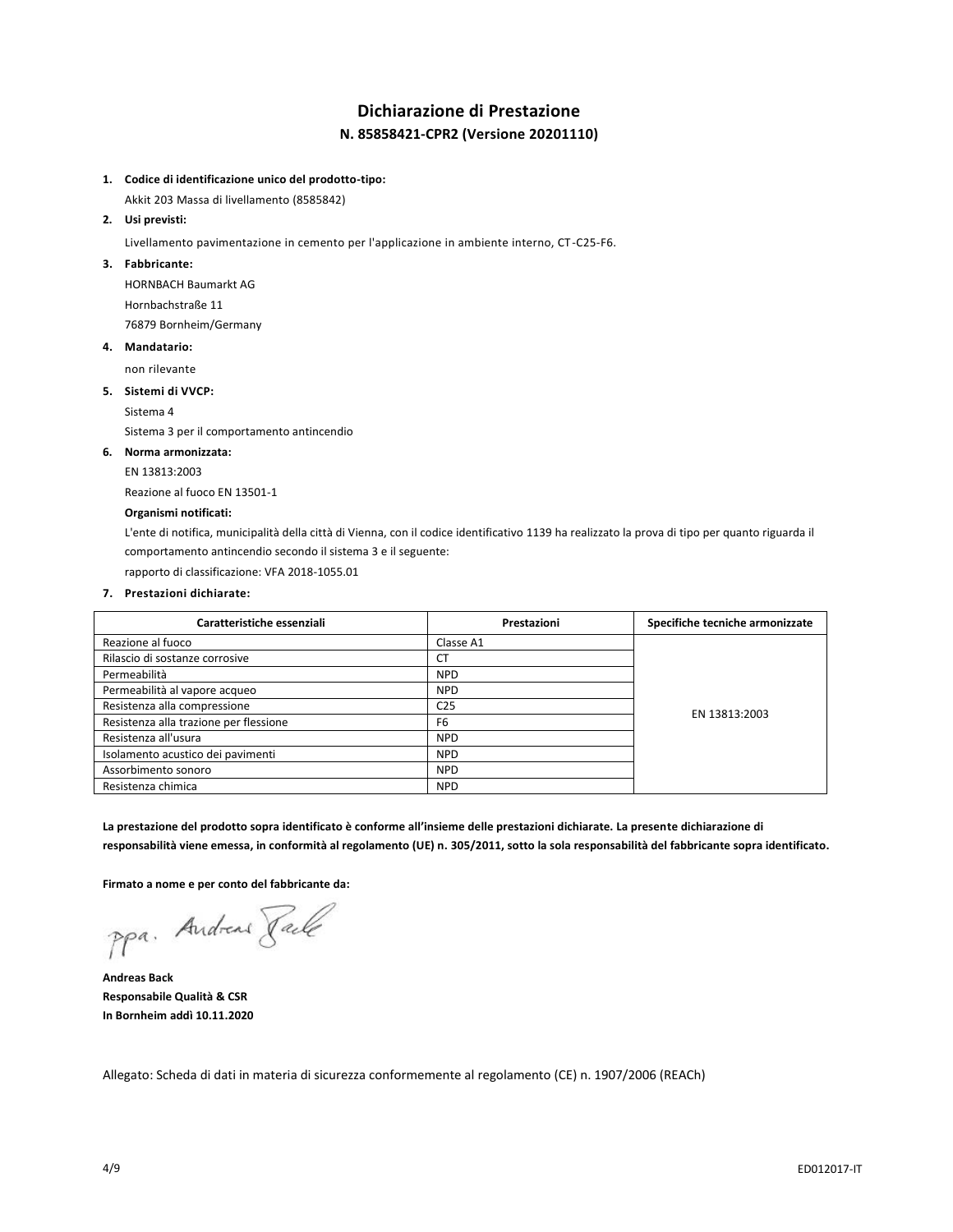## **Prestatieverklaring Nr. 85858421-CPR2 (Versie 20201110)**

## **1. Unieke identificatiecode van het producttype:**

Akkit 203 Vloeibare plamuur (8585842)

## **2. Beoogd(e) gebruik(en):**

Cement-vloeregalisatie voor toepassing binnenhuis, CT-C25-F6.

## **3. Fabrikant:**

HORNBACH Baumarkt AG Hornbachstraße 11 76879 Bornheim/Germany

#### **4. Gemachtigde:**

niet relevant

#### **5. Het system of de systemen voor de beoordeling en verificatie van de prestatiebestendigheid:**

Systeem 4

Systeem 3 voor het brandgedrag

## **6. Geharmoniseerde norm:**

EN 13813:2003

Brandgedrag EN 13501-1

## **Aangemelde instantie(s):**

De aangemelde instantie, de Magistrat der Stadt Wien, met het identificatienummer 1139 heeft de typetest aangaande het brandgedrag volgens het systeem 3 uitgevoerd en het volgende verstrekt:

classificatie rapport: VFA 2018-1055.01

## **7. Aangegeven prestatie(s):**

| Essentiële kenmerken                 | Vermogen        | Geharmoniseerde technische specificatie |
|--------------------------------------|-----------------|-----------------------------------------|
| Brandgedrag                          | Klasse A1       |                                         |
| Vrijkomen van corrosieve substanties | <b>CT</b>       |                                         |
| Waterdoorlaatbaarheid                | <b>NPD</b>      |                                         |
| Waterdampdoorlaatbaarheid            | <b>NPD</b>      |                                         |
| Drukvastheid                         | C <sub>25</sub> |                                         |
| Buigtreksterkte                      | F <sub>6</sub>  | EN 13813:2003                           |
| Slijtageweerstand                    | <b>NPD</b>      |                                         |
| Contactgeluidsisolatie               | <b>NPD</b>      |                                         |
| Geluidsabsorptie                     | <b>NPD</b>      |                                         |
| Chemische bestendigheid              | <b>NPD</b>      |                                         |

**De prestaties van het hierboven omschreven product zijn conform de aangegeven prestaties. Deze prestatieverklaring wordt in overeenstemming met Verordening (EU) nr. 305/2011 onder de exclusieve verantwoordelijkheid van de hierboven vermelde fabrikant verstrekt.**

**Ondertekend voor en namens de fabrikant door:**

ppa. Andreas Pale

**Andreas Back hoofd Kwaliteitsmanagement & CSR Te Bornheim op 10.11.2020**

Bijlage: Veiligheidsinformatieblad volgens de verordening (EG) nr. 1907/2006 (REACh)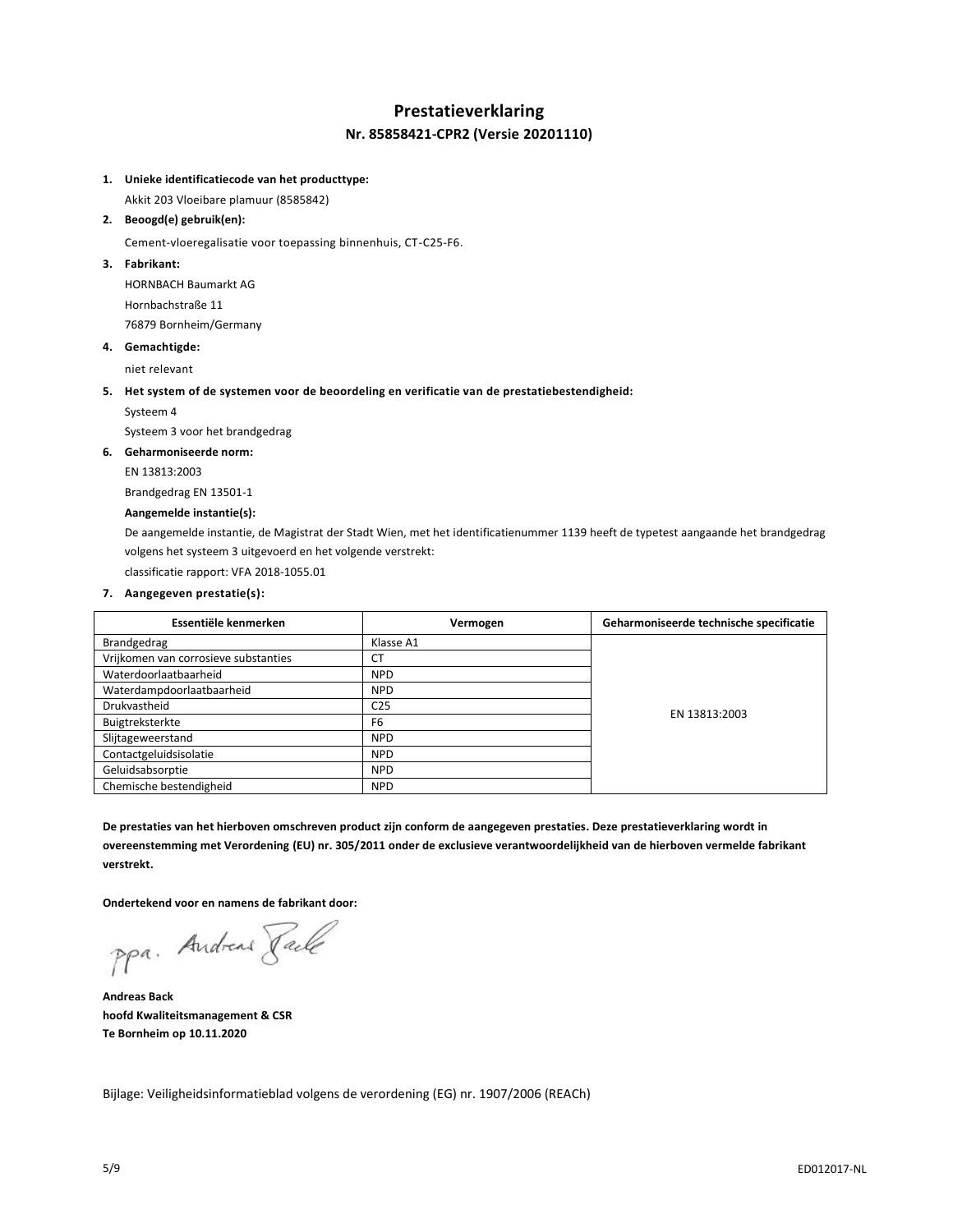## **Prestandadeklaration**

## **Nr 85858421-CPR2 (Version 20201110)**

#### **1. Produkttypens unika identifikationskod:**

Akkit 203 Flytspackel (8585842)

**2. Avsedd användning/avsedda användningar:**

Cement-golvutjämning för användning inomhus, CT-C25-F6.

**3. Tillverkare:**

HORNBACH Baumarkt AG Hornbachstraße 11 76879 Bornheim/Germany

#### **4. Tillverkarens representant:**

ej relevant

#### **5. System för bedömning och fortlöpande kontroll av prestanda:**

System 4

System 3 för förhållningssätt vid brand

## **6. Harmoniserad standard:**

EN 13813:2003

Förhållningssätt vid brand EN 13501-1

#### **Anmält/anmälda organ:**

Det officiella certifieringsorganet, kommunalförvaltningen för staden Wien, med ID-nummer 1139 har utfört typprovningen för förhållningssätt vid brand enligt system 3 och har utställt följande:

klassificeringsrapport: VFA 2018-1055.01

#### **7. Angiven prestanda:**

| Väsentliga kännetecken             | Prestanda       | Harmoniserad teknisk specifikation |
|------------------------------------|-----------------|------------------------------------|
| Förhållningssätt vid brand         | Klass A1        |                                    |
| Frigörande av korrosiva substanser | <b>CT</b>       |                                    |
| Vattengenomsläpplighet             | <b>NPD</b>      |                                    |
| Ånggenomsläpplighet                | <b>NPD</b>      |                                    |
| Tryckhållfasthet                   | C <sub>25</sub> |                                    |
| Böjdraghållfasthet                 | F <sub>6</sub>  | EN 13813:2003                      |
| Slitmotstånd                       | <b>NPD</b>      |                                    |
| Stegljudsisolering                 | <b>NPD</b>      |                                    |
| Ljudabsorption                     | <b>NPD</b>      |                                    |
| kemisk beständighet                | <b>NPD</b>      |                                    |

**Prestandan för ovanstående produkt överensstämmer med den angivna prestandan. Denna prestandadeklaration har utfärdats i enlighet med förordning (EU) nr 305/2011 på eget ansvar av den tillverkare som anges ovan.**

**Undertecknad på tillverkarens vägnar av:**

ppa. Andreas Fack

**Andreas Back ledare för kvalitetsmanagement & CSR Bornheim den 10.11.2020**

Bilaga: Säkerhetsdatablad enligt förordning (EG) nr 1907/2006 (REACh)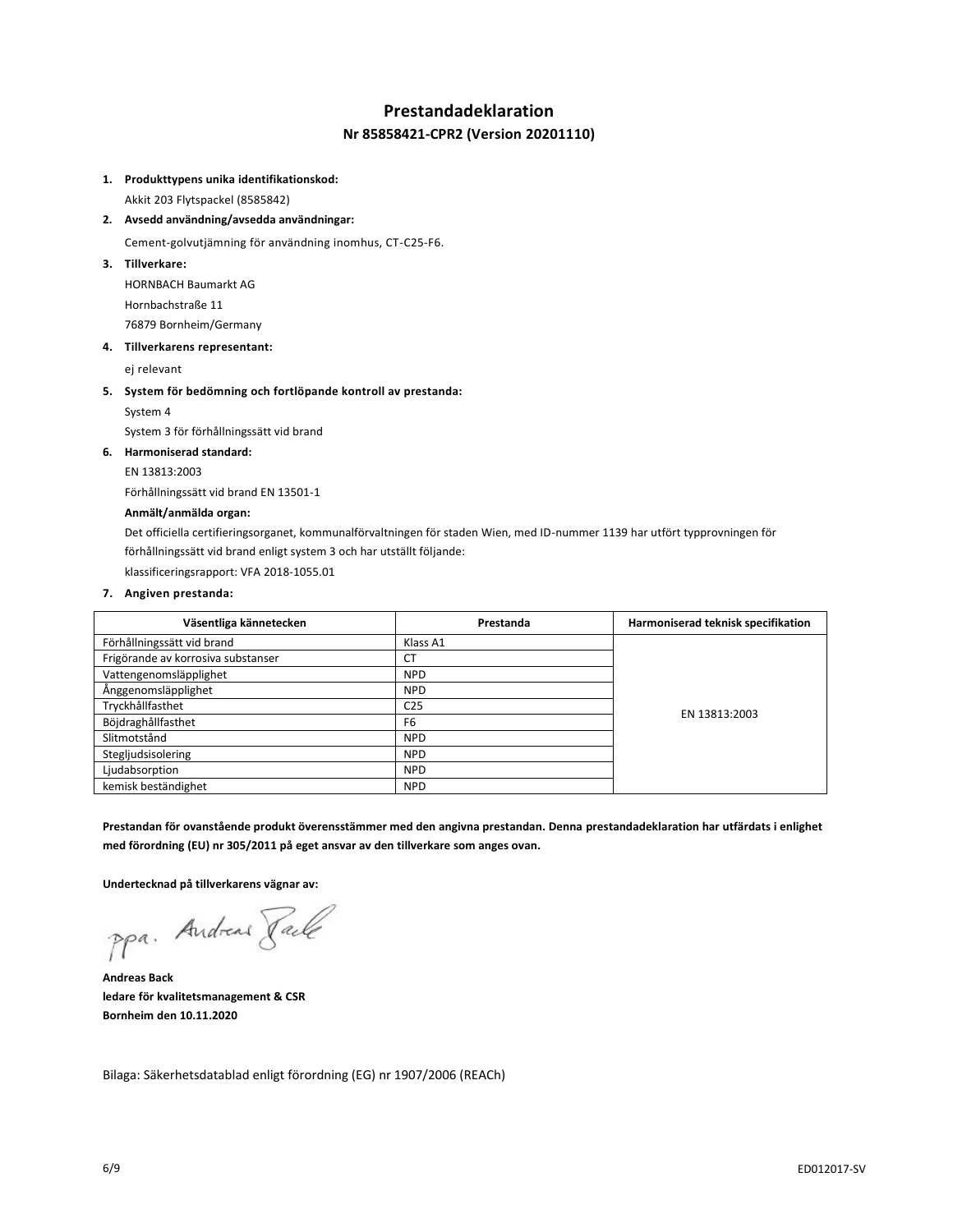# **Prohlášení o Vlastnostech č. 85858421-CPR2 (Verze 20201110)**

#### **1. Jedinečný identifikační kód typu výrobku:**

Akkit 203 Tekutá stěrková hmota (8585842)

## **2. Zamýšlené/zamýšlená použití:**

Cementová vyrovnávací hmota pro použití ve vnitřním prostoru, CT-C25-F6.

**3. Výrobce:**

HORNBACH Baumarkt AG Hornbachstraße 11 76879 Bornheim/Germany

#### **4. Zplnomocněný zástupce:**

irelevantní

## **5. Systém/systémy POSV:**

Systém 4

Systém 3 pro požární vlastnosti

## **6. Harmonizovaná norma:**

EN 13813:2003

Požární vlastnosti EN 13501-1

## **Oznámený subjekt/oznámené subjekty:**

Notifikované místo, magistrát města Vídeň, s identifikačním číslem 1139 provedlo typovou zkoušku z hlediska požárních vlastností podle systému 3 a vystavilo následující:

klasifikační zpráva: VFA 2018-1055.01

## **7. Deklarovaná vlastnost/Deklarované vlastnosti:**

| Podstatné vlastnosti         | Výkon           | Harmonizovaná technická specifikace |
|------------------------------|-----------------|-------------------------------------|
| Požární vlastnosti           | Třída A1        |                                     |
| Uvolňování korozivních látek | <b>CT</b>       |                                     |
| Propustnost pro vodu         | <b>NPD</b>      |                                     |
| Propustnost vodních par      | <b>NPD</b>      | EN 13813:2003                       |
| Peynost y tlaku              | C <sub>25</sub> |                                     |
| Pevnost v tahu za ohybu      | F <sub>6</sub>  |                                     |
| Odolnost proti opotřebení    | <b>NPD</b>      |                                     |
| Kročejová neprůzvučnost      | <b>NPD</b>      |                                     |
| Zvuková pohltivost           | <b>NPD</b>      |                                     |
| Chemická odolnost            | <b>NPD</b>      |                                     |

**Vlastnosti výše uvedeného výrobku jsou ve shodě se souborem deklarovaných vlastností. Toto prohlášení o vlastnostech se v souladu s nařízením (EU) č. 305/2011 vydává na výhradní odpovědnost výrobce uvedeného výše.**

**Podepsáno za výrobce a jeho jménem:**

ppa. Andreas Face

**Andreas Back vedoucí oddělení kvality & CSR V Bornheim dne 10.11.2020**

Příloha: Bezpečnostní datový list podle vyhlášky (ES) č. 1907/2006 (REACh)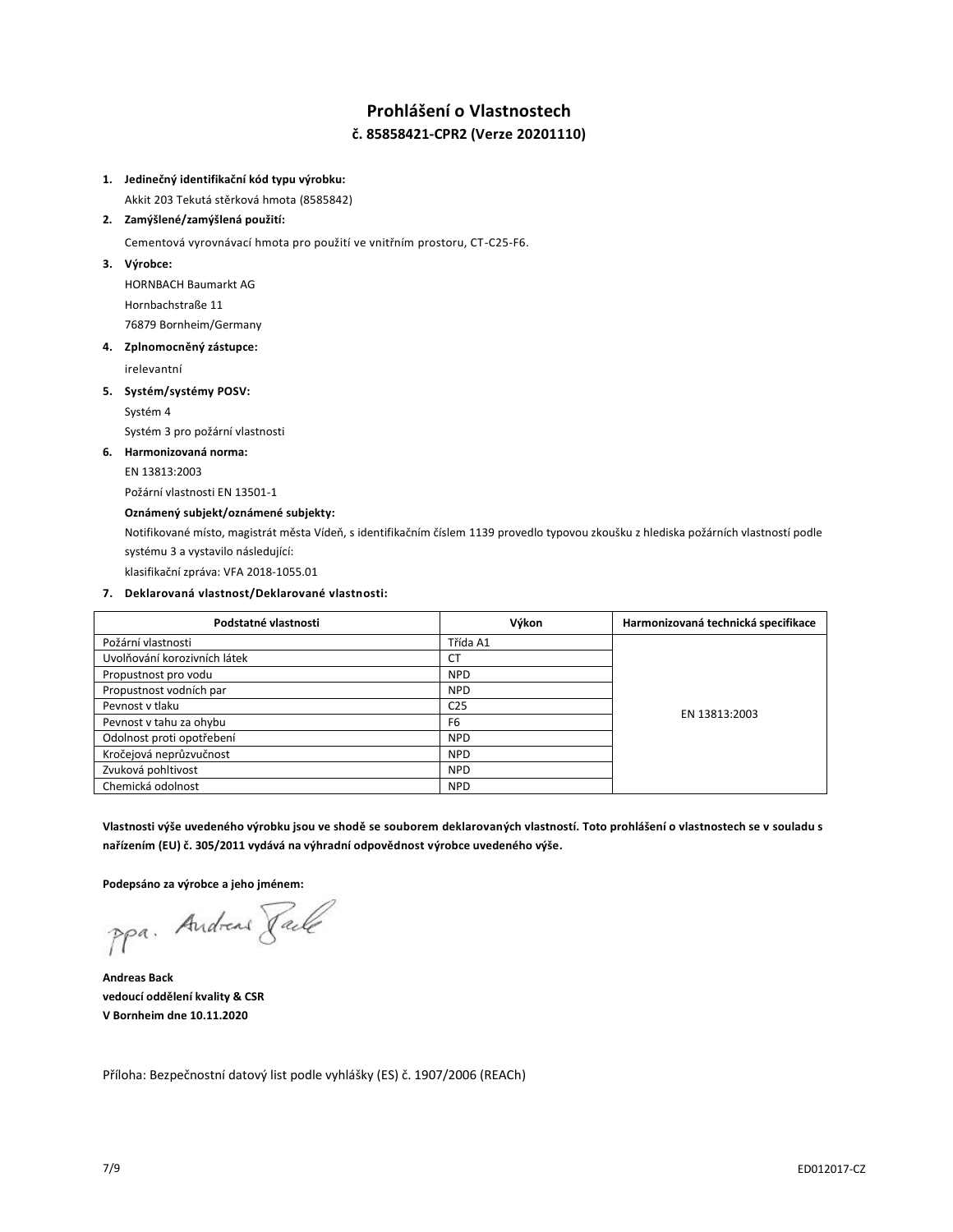# **Vyhlásenie o Parametroch č. 85858421-CPR2 (Verzia 20201110)**

## **1. Jedinečný identifikačný kód typu výrobku:**

Akkit 203 Špachtľa na dlaždičky (8585842)

## **2. Zamýšľané použitie/použitia:**

Vyrovnanie cementovej podlahy na používanie v interiéri, CT-C25-F6.

**3. Výrobca:**

HORNBACH Baumarkt AG Hornbachstraße 11 76879 Bornheim/Germany

#### **4. Splnomocnený zástupca:**

irelevantný

#### **5. Systém(-y) posudzovania a overovania nemennosti parametrov:**

Systém 4

Systém 3 pre správanie sa pri požiari

## **6. Harmonizovaná norma:**

EN 13813:2003

Správanie sa pri požiari EN 13501-1

## **Notifikovaný(-é) subjekt(-y):**

Notifikačné miesto, magistrát mesta Viedeň, s identifikačným číslom 1139 vykonalo skúšku typu s ohľadom na správanie sa pri požiari podľa systému 3 a vydalo nasledovné:

klasifikačná správa: VFA 2018-1055.01

## **7. Deklarované parametre:**

| Podstatné znaky                  | Výkon           | Harmonizované technické špecifikácie |
|----------------------------------|-----------------|--------------------------------------|
| Správanie sa pri požiari         | Trieda A1       |                                      |
| Únik látok spôsobujúcich koróziu | СT              |                                      |
| Priepustnosť vody                | <b>NPD</b>      |                                      |
| Priepustnosť vodnej pary         | <b>NPD</b>      | EN 13813:2003                        |
| Odolnosť proti tlaku             | C <sub>25</sub> |                                      |
| Pevnosť v ohybe                  | F <sub>6</sub>  |                                      |
| Odolnosť proti opotrebeniu       | <b>NPD</b>      |                                      |
| Izolácia proti hluku krokov      | <b>NPD</b>      |                                      |
| Absorpcia hluku                  | <b>NPD</b>      |                                      |
| chemická odolnosť                | <b>NPD</b>      |                                      |

**Uvedené parametre výrobku sú v zhode so súborom deklarovaných parametrov. Toto vyhlásenie o parametroch sa v súlade s nariadením (EU) č. 305/2011 vydáva na výhradnú zodpovednosť uvedeného výrobcu.**

**Podpísal(-a) za a v mene výrobcu:**

ppa. Andreas Face

**Andreas Back vedúci manažmentu kvality & CSR V Bornheim dňa 10.11.2020**

Príloha: Bezpečnostný dátový list podľa vyhlášky (EÚ) č. 1907/2006 (REACh)